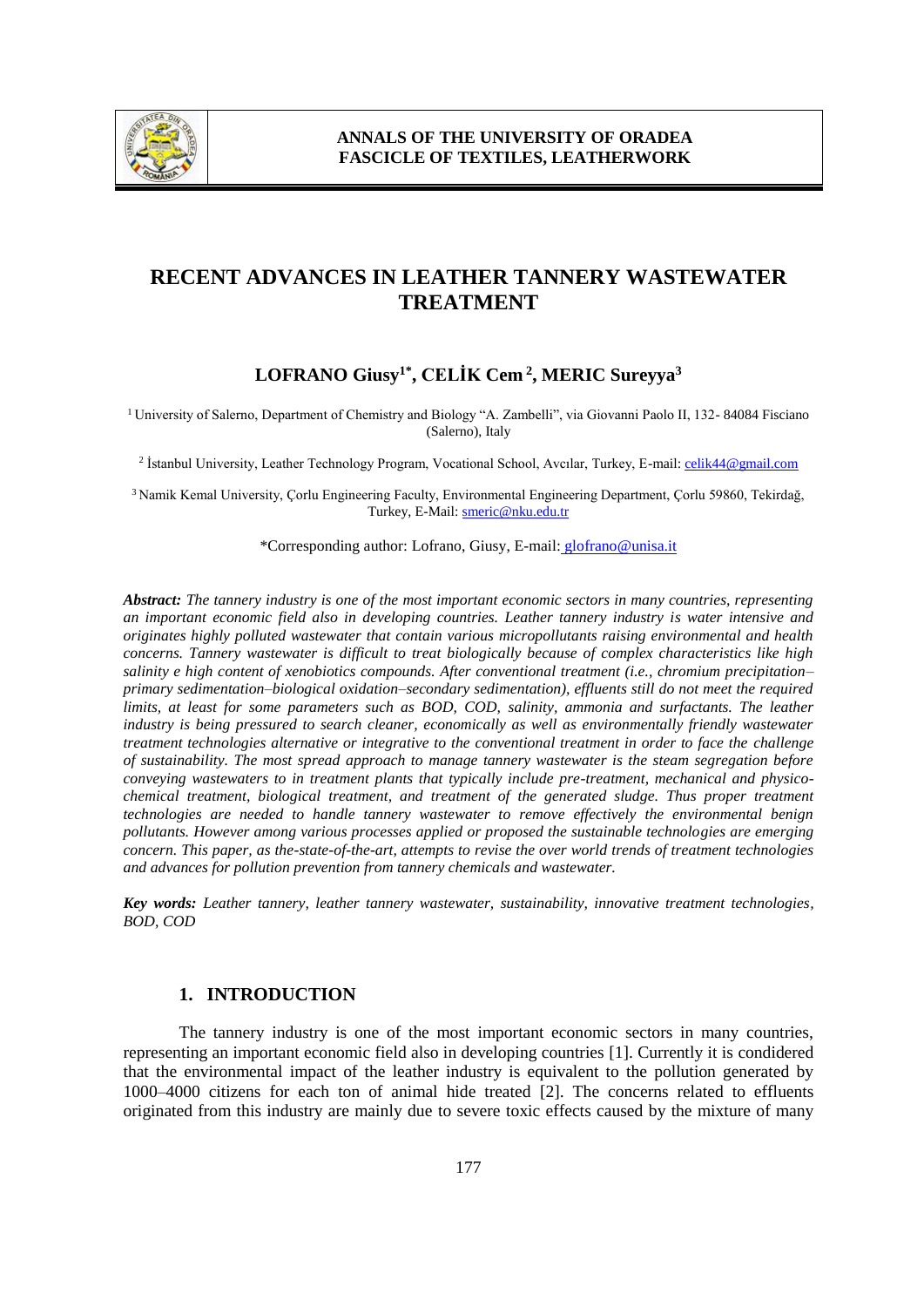

compounds used in the process that can be released to the environment because they even remain after conventional treatment [3],[4], [5] or may inhibit nitrification process as well [6].

The leather industry is being pressured to search cleaner, economically as well as environmentally friendly wastewater treatment technologies alternative or integrative to the conventional treatment in order to face the challenge of sustainability [1]. This paper reviewes the recent advances in leather tannery wastewater treatment, discussing their main findings.

#### **2. WATER USE AND WASTEWATER CHARATERISTICS**

Tannery wastewater production varies in wide range  $(10-100 \text{ m}^3 \text{ per ton hide})$  depending on the raw material, the finishing products and the production processes. The streams released from several process units present very different characteristics [7]. For instance the beamhouse wastewater is characterized by an alkaline pH and the tanning effluent by a very acidic pH as well as high COD. The exhausted bath of the soaking contains excrements, salts and chemical additives. Degreasing steps are characterized by organic solvents [8,], [9]. In the dyeing step azo dyes are released [10].

### **3. TANNERY WASTEWATER TREATMENT**

The most spread approach to manage tannery wastewater is the steam segregation before conveying wastewaters to in treatment plants that typically include pre-treatment, mechanical and physico-chemical treatment, biological treatment, and treatment of the generated sludge. In otherwords, stream segregation is the initial step in implementing in-plant controls. Due to the difference in wastewater characteristics from beamhouse (high pH, and sulfides), tanning and retanning (low pH and chromium) operations, more efficient control could be achieved trough the use of a treatment process specifically designed for the related pollutant [8],[10].

Various physiochemical techniques used for wastewater treatment can be applied to tannery wastewater (to the entire process or to separated streams in the process) including advanced oxidation processes [1]. However those processes needs to be properly calibrated in order to avoiding an excessive sludge production.

Tannery wastewater is difficult to treat biologically because of complex characteristics like high salinity e high content of xenobiotics compounds. After conventional treatment (i.e., chromium precipitation–primary sedimentation–biological oxidation–secondary sedimentation), effluents still do not meet the required limits, at least for some parameters such as BOD, COD, salinity, ammonia and surfactants [1,3,6].

#### **4. ADVANCED WASTEWATER TREATMENT TECHNOLOGIES**

The rising need of reducing the impacts and increasing resilience of water uses require a new wastewater management strategy that includes: i) the development of innovative wastewater technologies able to lead to the reuse or recycling of spent liquors and the recovery of materials; ii) the optimization of the water-energy nexus in this sector.

For instance the low pH, relatively high temperature  $(43-45 \degree C)$  and the high presence of aromatic compounds, especially in the streams of retanning baths make them attractive to use Fenton and Photo-Fenton processes [11], [12].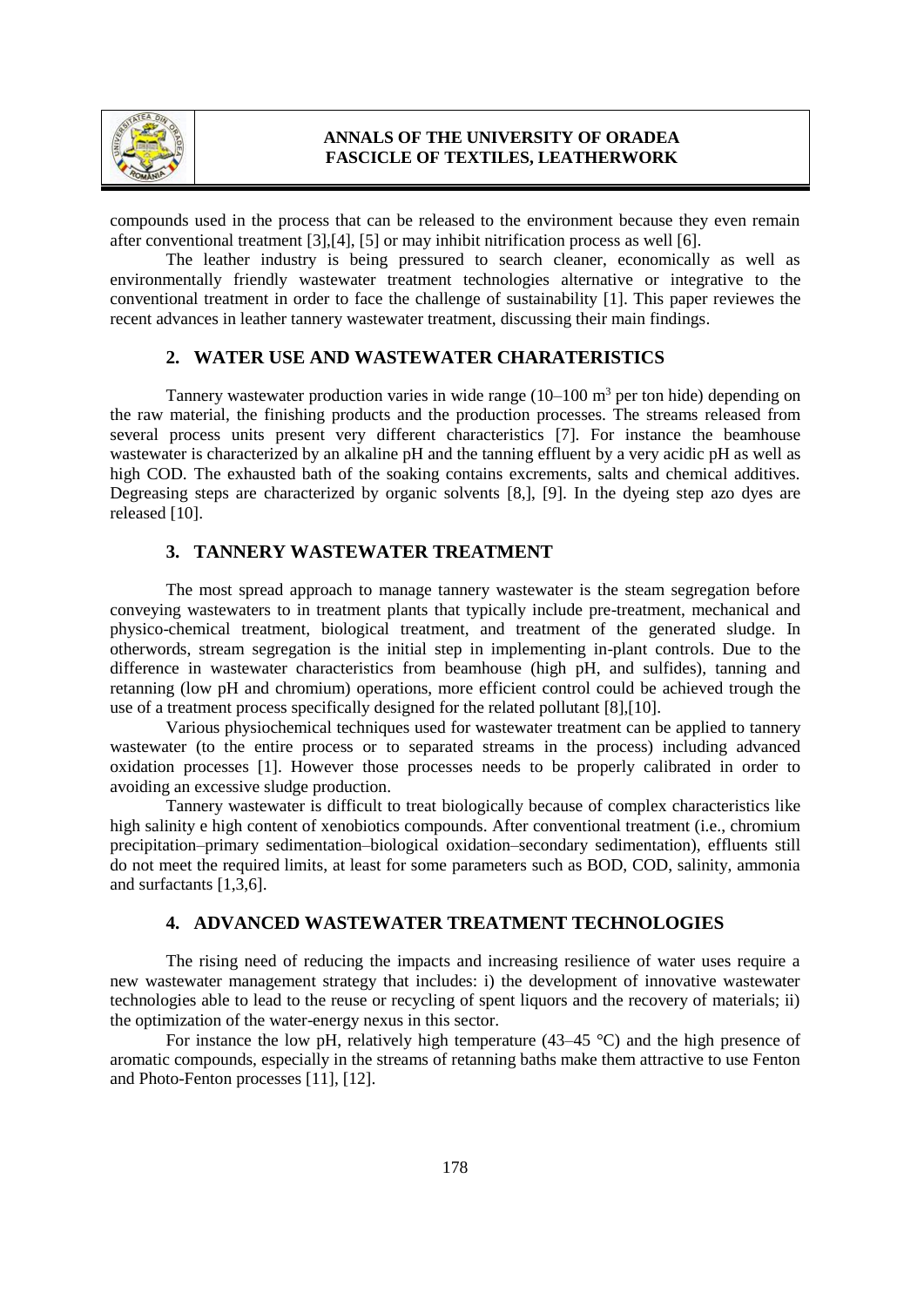

The use of high performance materials for tannery wastewater treatment has been recently investigated. De Martino et al. [13] reported a  $99.9\%$   $Cr<sup>3+</sup>$  removal and a decreasing of COD from 13.17 g  $L^{-1}$  to 8.70 g  $L^{-1}$  in tanney wastewater treated by using an on an organo-mineral complexes adsorbent tested the potential use of plasma-sprayed photocatalytic TiO2 coatings in tannery wastewater treatment, reporting a decreasing of TOC and colour under acidic conditions. A cobalt oxide doped nanoporous activated carbon (Co-NPAC) has synthesized and used as a heterogeneous catalyst for the Fenton oxidation of organic dye chemicals used in tannery process by.

The solid waste productions represent a further aspect in the sustainability assessement of tannery wastewater treatment. Therefore their reuse should be promoted in a sustainable wastewater management. In a recent study carried out in a pilot-scale tannery drum, solid waste from tanneries, i.e., chromium-tanned leather shaving waste, was used as the adsorbent reaching 86.6% dye removal form effluents generated through a wet end process [10].

Finally Souza et al. [2] demonstrated the feasibility of energy recovery through the photocatalytic conversion of sulfide-rich tannery sludge into hydrogen using CdS as a photocatalyst, platinum as a co-catalyst and visible light.

Table 1 gives a cumulative comparison approach to the the innovative technologies searched in tannery wastewater management.

| Process        | Matrix     | Innovation                | Objectives | Scale    | Main findings              | Ref.   |
|----------------|------------|---------------------------|------------|----------|----------------------------|--------|
| Photocatalytic | Sludge     | Sludge<br>was             | Energy     | Laborato | The tannery sludge         | $[2]$  |
| hydrogen       |            | treated                   | recovery   | ry       | concentration<br>and       |        |
| production     |            | photocatalyticall         |            |          | pH were the most           |        |
|                |            | with visible              |            |          | important factors in       |        |
|                |            | light irradiation,        |            |          | producing<br>the           |        |
|                |            | under anaerobic           |            |          | highest hydrogen           |        |
|                |            | conditions,               |            |          | levels. The strong         |        |
|                |            | using CdS as a            |            |          | interaction between        |        |
|                |            | photo-catalyst            |            |          | these two factors          |        |
|                |            | and Pt as co-             |            |          | was associated with        |        |
|                |            | catalyst                  |            |          | the consumption of         |        |
|                |            |                           |            |          | hydrogensulfide            |        |
|                |            |                           |            |          | during<br>the<br>ions      |        |
|                |            |                           |            |          | reaction.<br>In            |        |
|                |            |                           |            |          | Pt<br>the<br>contrast,     |        |
|                |            |                           |            |          | content and mass of        |        |
|                |            |                           |            |          | CdS<br><i>less</i><br>were |        |
|                |            |                           |            |          | relevant factors.          |        |
|                | Dyeing     | Wastewater was            | Optimizing | Pilot    | 86.04%<br>dye              | $[10]$ |
| Adsorption     | wastewater | treated by using          | adsorption |          | removal and 16.05          |        |
|                |            | solid waste from          | parameters |          | mg g-ladsorption           |        |
|                |            | tanneries,<br><i>i.e.</i> |            |          | capacity<br>of<br>the      |        |
|                |            | chromium-                 |            |          | adsorbent<br><b>at</b>     |        |
|                |            | leather<br>tanned         |            |          | equilibrium,               |        |
|                |            | shavingwaste as           |            |          | predictedby<br>the         |        |
|                |            | adsorbent                 |            |          | pseudo-second-             |        |
|                |            |                           |            |          | order model                |        |

*Table 1. Evaluation of innovative technologies proposed/applied for tannery wastewater management*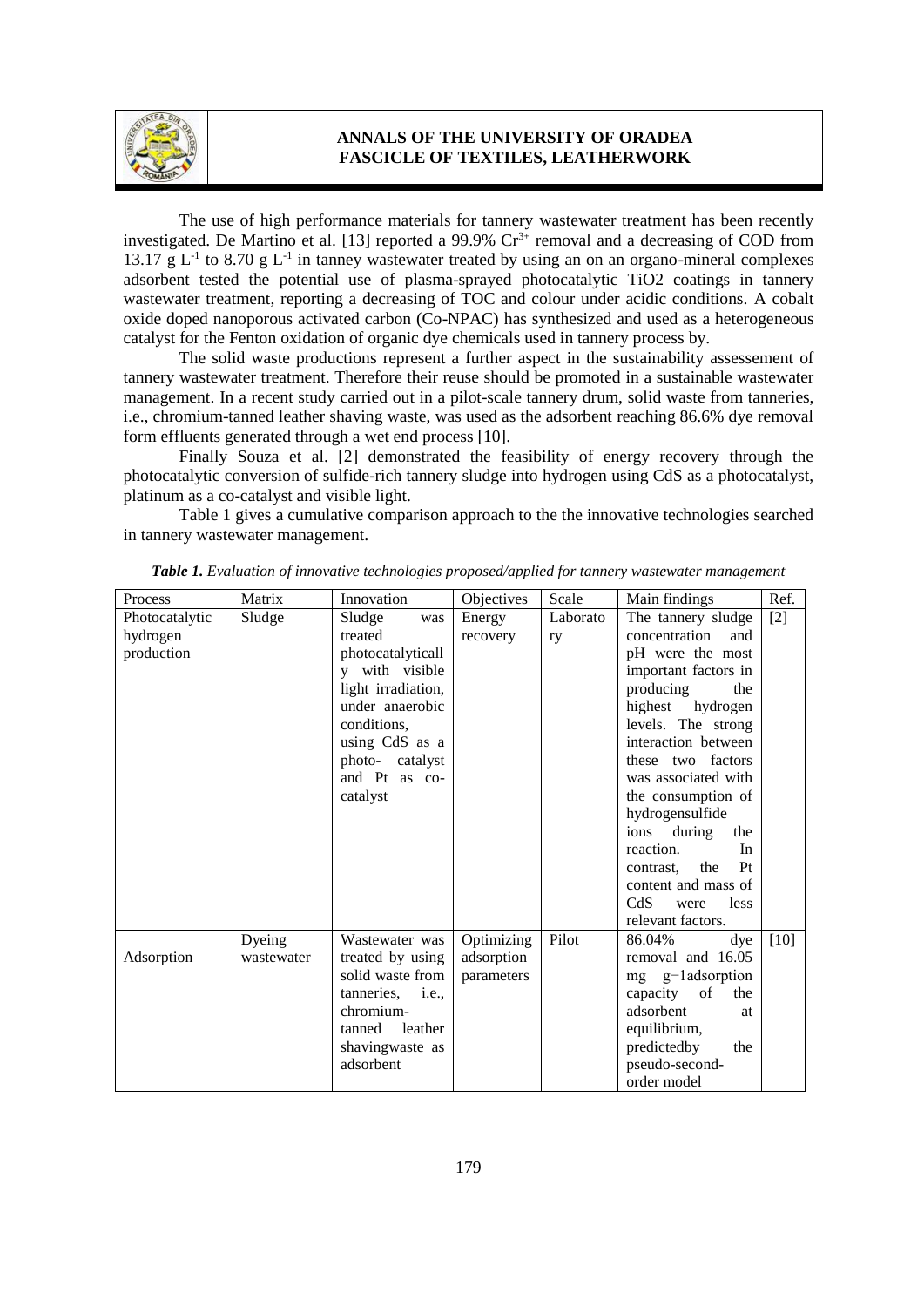

| Adsoprtion        | Wastewater  | Wastewater was            | Removing    | Laborato | This process allows   | $[13]$ |
|-------------------|-------------|---------------------------|-------------|----------|-----------------------|--------|
|                   |             | treated with an           | $Cr3+ from$ | ry       | complete<br>the       |        |
|                   |             | organo-mineral            | tannery     |          | of $Cr3+$<br>removal  |        |
|                   |             | complex, named            |             |          | from<br>wastewater    |        |
|                   |             | LDH-HP,                   |             |          | and<br>also<br>the    |        |
|                   |             | obtained in turn          |             |          | abatement<br>of       |        |
|                   |             | by sorption of            |             |          | chemical<br>oxygen    |        |
|                   |             | polymerin, the            |             |          | demand, indicating    |        |
|                   |             | humic acid-like           |             |          | be<br>to<br>a<br>very |        |
|                   |             | fraction                  |             |          | promising             |        |
|                   |             | occurring<br>in           |             |          | purification process  |        |
|                   |             | olive oil<br>mill         |             |          | an industrial<br>for  |        |
|                   |             | wastewater, on a          |             |          | application           |        |
|                   |             | layered double            |             |          |                       |        |
|                   |             | hydroxide                 |             |          |                       |        |
|                   |             | (LDH)<br>of               |             |          |                       |        |
|                   |             | magnesium and             |             |          |                       |        |
|                   |             | aluminium with            |             |          |                       |        |
|                   |             | carbonate in the          |             |          |                       |        |
|                   |             | interlayer.               |             |          |                       |        |
| Fenton            | Dyeing      | Wastewater was            | Enhancing   | Laborato | The maximum           | $[15]$ |
| oxidation (FO)    | wastewater  | treated<br>by             | removal of  | ry       | percentage of COD     |        |
|                   |             | Fenton                    | refractory  |          | removal was found     |        |
|                   |             | oxidation using           | organics in |          | to be 77%             |        |
|                   |             | a cobalt oxide            | tannery     |          |                       |        |
|                   |             | doped                     | dyeing      |          |                       |        |
|                   |             | nanoporous                | wastewater  |          |                       |        |
|                   |             | activated carbon          |             |          |                       |        |
|                   |             | (Co-NPAC)                 |             |          |                       |        |
|                   |             | prepared<br>from          |             |          |                       |        |
|                   |             | rice husk                 |             |          |                       |        |
| Photocatalysis    | Methylene   | Application<br>of         | Enhancing   | Laborato | The<br>findings       | $[14]$ |
|                   | blue dye in | plasma-sprayed            | photocatly  | ry       | showed that there     |        |
|                   | aqueous     | TiO <sub>2</sub> coatings | sis         |          | was a clear organic   |        |
|                   | solution.   |                           | performan   |          | matter                |        |
|                   |             |                           | ce          |          | mineralisation<br>and |        |
|                   |             |                           |             |          | colour removal by     |        |
|                   |             |                           |             |          | photo-catalysis       |        |
|                   |             |                           |             |          | beyond the            |        |
|                   |             |                           |             |          | photolysis<br>effect  |        |
|                   |             |                           |             |          | under acidic pH.      |        |
| <b>Biological</b> | Wet-blue    | Integrated                | Removal     | Laborato | In the A/O process,   | $[16]$ |
| treatment +FO     | wastewater  | Anoxic/Oxic               | of organic  | ry       | the suitable OLR      |        |
|                   |             | (A/O)<br>and              | pollutants  |          | was at least up to    |        |
|                   |             | Fenton<br>of              |             |          | $0.8$ kg COD m_3      |        |
|                   |             | oxidation                 |             |          | $d_1$ . In the Fenton |        |
|                   |             |                           |             |          | for post-treatment    |        |
|                   |             |                           |             |          | the highest           |        |
|                   |             |                           |             |          | predicted<br>COD      |        |
|                   |             |                           |             |          | removal percentage    |        |
|                   |             |                           |             |          | was 55.87%.           |        |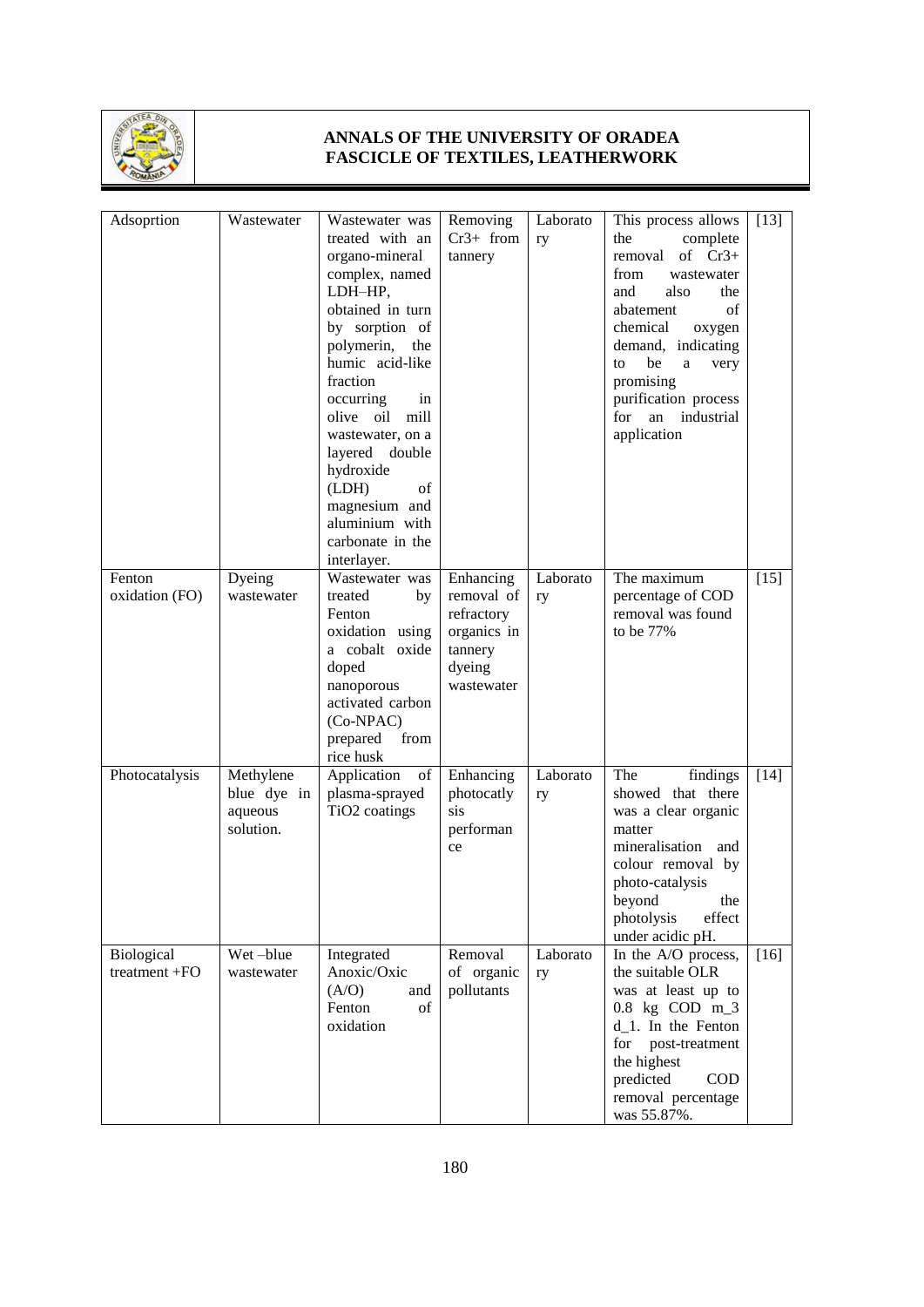

#### **5. CONCLUSIONS**

The ongoing development of advanced treatment systems may facilitate the whole wastewater processes promoting its reuse inside the industrial water cycle. Most of these technologies are still at lab scale therefore the costs related to full scale application can not be estimated.

#### **REFERENCES**

[1] G. Lofrano, S. Meriç, G.E. Zengin, D. Orhon, "*Chemical and biological treatment technologies for leather tannery chemicals and wastewaters: a review*". Science of the Total Environment, vol. 461, pp. 265-281, 2013

[2] E.A. Souza, L.A. Silva, "*Energy recovery from tannery sludge wastewaters through photocatalytic hydrogen production*", Journal of Environmental Chemical Engineering, vol.4(2), pp. 2114-2120, 2016.

[3] S. Meriç, E. De Nicola, M. Iaccarino, M. Gallo, A. Di Gennaro, G. Morrone, M. Warnau, V. Belgiorno, G. Pagano, "*Toxicity of leather tanning wastewater effluents in sea urchin early development and in marine microalgae*", Chemosphere, vol. 61(2), pp. 208-217, 2005.

[4] R. Oral, S. Meriç, E. De Nicola, D. Petruzzelli, C. Della Rocca, G. Pagano, "*Multispecies toxicity evaluation of a chromium-based leather tannery wastewater*", Desalination, vol. 211(1), pp.48-57, 2007.

[5] E. De Nicola, S. Meriç, M. Gallo, M. Iaccarino, C. Della Rocca, G. Lofrano, et al., "*Vegetable and synthetic tannins induce hormesis/toxicity in sea urchin early development and in algal growth*", Environmental Pollution, vol.146, pp.46–54, 2007.

[6] J.C. Jochimsen, M.R. Jekel, "*Partial oxidation effects during the combined oxidative and biological treatment of separated streams of tannery wastewater*", Water Science and Technology*,* vol. 35(4), pp. 337-345, 1997.

[7] G. Lofrano, E. Aydin, F. Russo, M. Guida, V. Belgiorno, S. Meric, "*Characterization, fluxes and toxicity of leather tanning bath chemicals in a large tanning district area (IT)*", Water, Air, & Soil Pollution: Focus, vol.*8*(5-6), pp.529-542, 2008.

[8] A. Cassano, R. Molinari, M. Romano and R. Drioli, "*Treatment of aqueous effluent of the leather industry by membrane processes.* A review", J. Membr. Sci., vol.181, pp.111–126, 2001.

[9] G. Lofrano, S. Meric, M. Inglese, A. Nikolau, V. Belgiorno, "*Fenton oxidation treatment of tannery wastewater and tanning agents: synthetic tannin and nonylphenol ethoxylate based degreasing agent*", Desalination and Water Treatment, vol.*23*(1-3), pp.173-180, 2010.

[10] C.S. Gomes, J.S. Piccin, M. Gutterres, "*Optimizing adsorption parameters in tannerydye-containing effluent treatment with leather shaving waste*", Process Safety and Environmental Protection, vol.99, pp.98-106, 2016.

[11] G. Lofrano, S. Meriç, V. Belgiorno, R.M. Napoli, "*Fenton's oxidation of various-based tanning materials*", Desalination, vol.211(1), pp.10-21, 2007a.